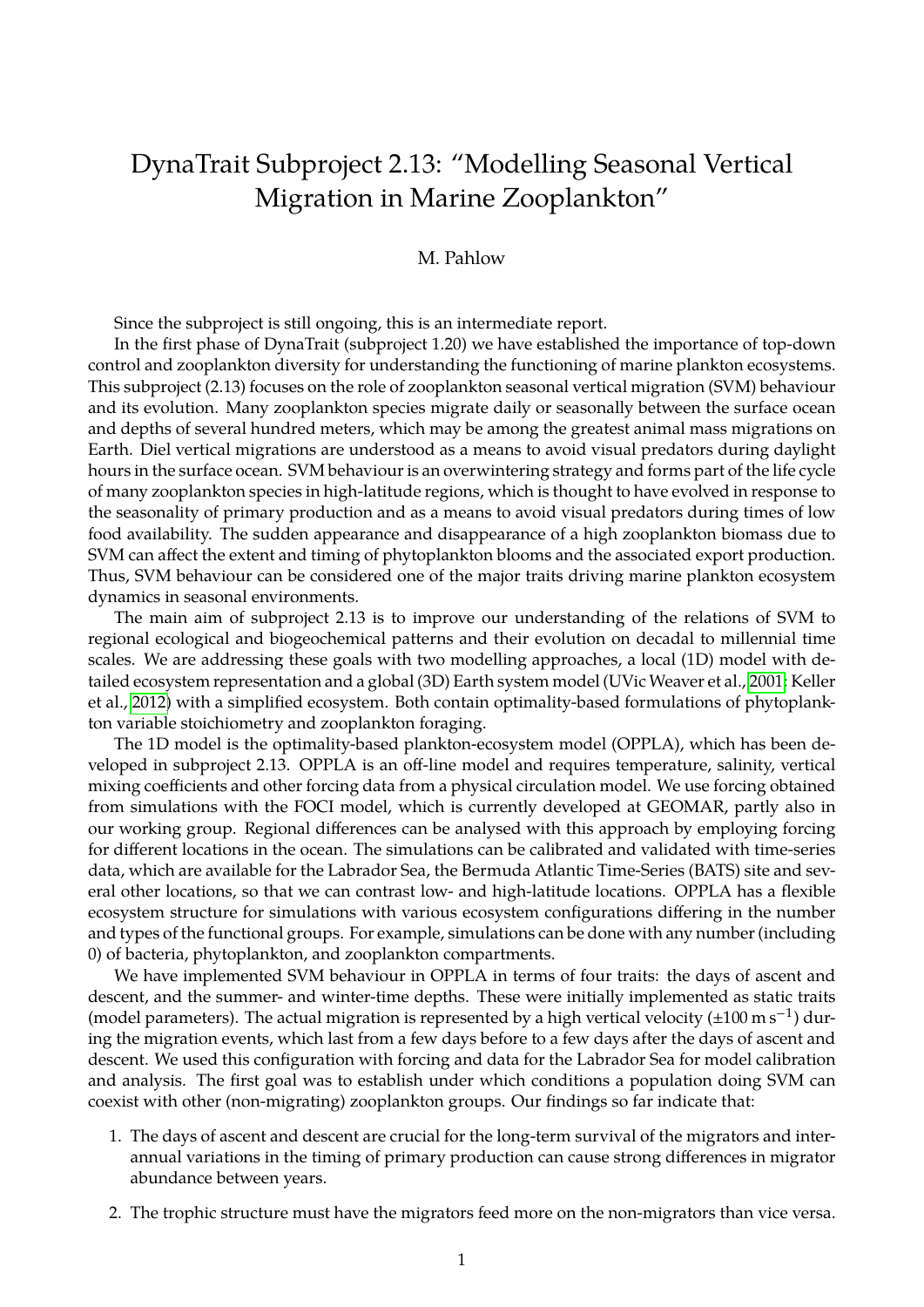- 3. Predation pressure, including intra-guild predation, must be strongly reduced during hibernation.
- 4. The presence of mortality due to visual predators in the surface ocean helps the migrators but may not be necessary for their persistence.

The next step was to make two of the SVM traits, the days of ascent and descent, dynamic traits. Before starting this work, we have analysed the ability of the SVM population to survive also in the presence of another (third) zooplankton group, which does not do SVM but is otherwise identical to the SVM group. This was necessary because the dynamic SVM traits would disappear on their own if they did not confer some advantage to the SVM population. The dynamics of the SVM traits are driven by generating some trait variance during the migration events and then allowing the traits to evolve as a consequence of mixing and competition. During the migration events, which extend several days around the actual trait values, the migrators are assigned the current day of the year as their day of ascent/descent at which they leave their winter-/summer-time depth range. Thus, the part of the population leaving early have earlier days of ascent/descent and vice versa. When these sub-populations reach the target depth, they will mix with the population already present there, and depending on the success (previous growth) of those having arrived earlier and the size of the newlyarriving sub-population, this can change the SVM trait, eventually optimising the days of ascent and descent if the timing remains roughly constant between years. We have just started experimenting with these dynamic traits and still have to solve several technical problems. One of the open questions is currently how much trait variance we have to allow, i.e., how wide the temporal windows of the migration events should be to allow the migrators to respond to the inter-annual variability in the timing of primary production in the surface ocean.

The last part of the OPPLA simulations will be a set of simulations for different low- and highlatitude locations as mentioned above. This can tell us whether OPPLA can reproduce the regional differences and what role is played by the SVM behaviour. We expect the results of these simulations to be able to guide in the implementation of SVM behaviour in the 3D (UVic) model.

We have set up the UVic model in preparation of this subproject to include the optimality-based formulations of phytoplankton variable stoichiometry and zooplankton foraging used in OPPLA and calibrated this modified UVic model (UVic-OPEM Chien et al., [2020;](#page-1-1) Pahlow et al., [2020\)](#page-1-2). We have since extended UVic-OPEM to allow simulations with two zooplankton groups in preparation for the implementation of SVM behaviour. Based on our experience with the development of OPPLA and UVic-OPEM we plan to implement the SVM traits as dynamic traits because the static traits will only work in a specific range of latitudes, where they match the seasonality of the primary production. Since the timing of the phytoplankton blooms is opposite in northern and southern latitudes, static days of ascent and descent cannot represent SVM behaviour in a global model. Technically, dynamic traits can be implemented similarly to the variable stoichiometry of the phytoplankton in UVic-OPEM. Thus, we expect the simulations with dynamic SVM traits to provide some insight into the global distribution of SVM behaviour.

## **1 Bibliography**

- <span id="page-1-1"></span>Chien, C.-T., M. Pahlow, M. Schartau & A. Oschlies (2020). Optimality-based non-Redfield planktonecosystem model (OPEMv1.1) in UVic-ESCM 2.9 — Part II: Sensitivity analysis and model calibration. *Geosci. Model Dev.* 13: 4691-4712. poi: [10.5194/gmd-13-4691-2020](https://doi.org/10.5194/gmd-13-4691-2020).
- <span id="page-1-0"></span>Keller, D. P., A. Oschlies & M. Eby (2012). A new marine ecosystem model for the University of Victoria Earth System Climate Model. *Geosci. Model Dev.* 5: 1195–1220. poi: [10.5194/gmd-5-](https://doi.org/10.5194/gmd-5-1195-2012) [1195-2012](https://doi.org/10.5194/gmd-5-1195-2012).
- <span id="page-1-2"></span>Pahlow, M., C.-T. Chien, L. A. Arteaga & A. Oschlies (2020). Optimality-based non-Redfield planktonecosystem model (OPEMv1.1) in UVic-ESCM 2.9 — Part I: Implementation and model behaviour. Geosci. Model Dev. 13: 4663-4690. poi: [10.5194/gmd-13-4663-2020](https://doi.org/10.5194/gmd-13-4663-2020).